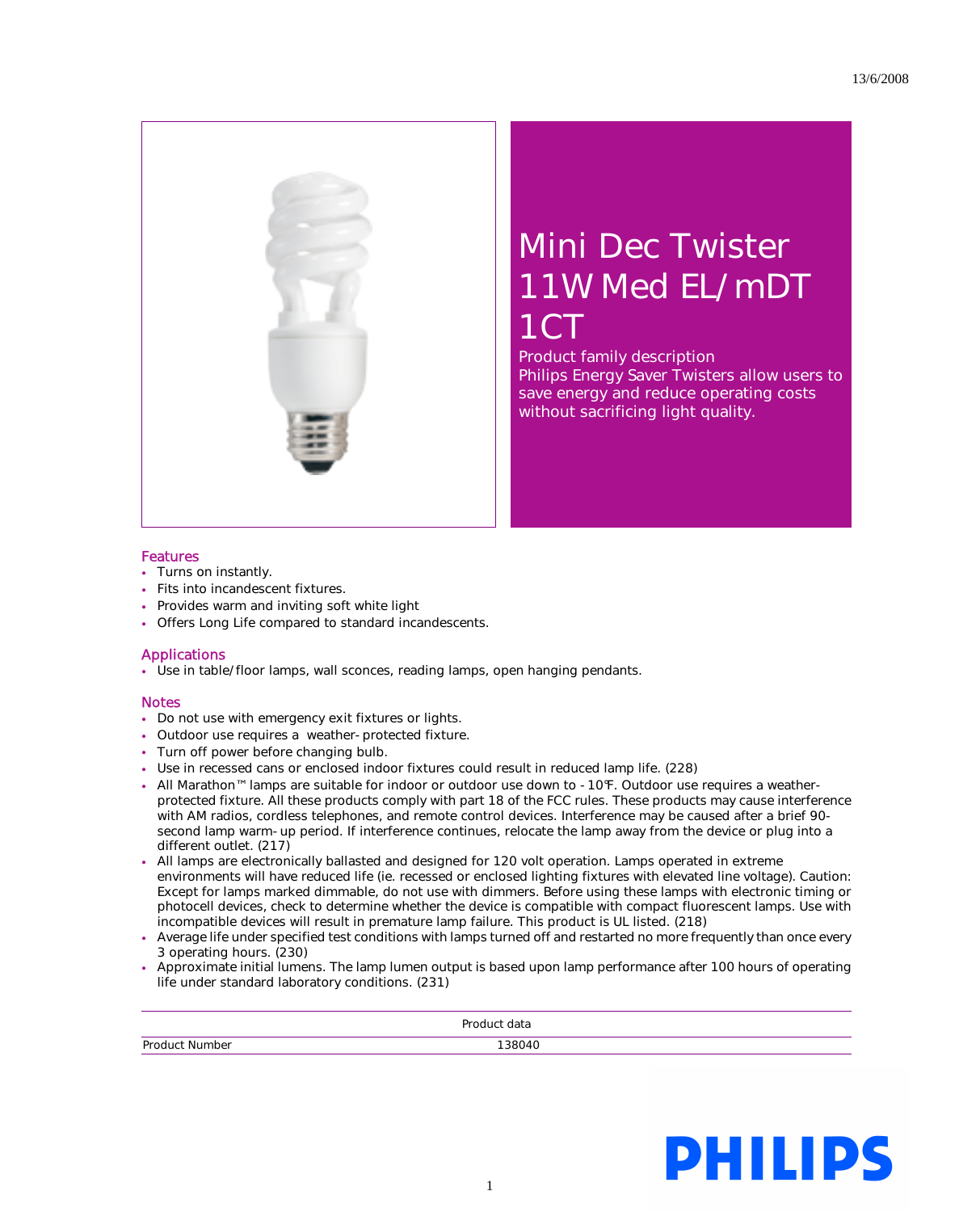| Product data                 |                                      |
|------------------------------|--------------------------------------|
| Full product name            | Mini Dec Twister 11W Med EL/mDT 1CT  |
| Ordering Code                | MRT MINI DEC TWIST EL/MDT 11W        |
| Pack type                    | 1 Lamp in a Folding Carton           |
| Pieces per Sku               | 1                                    |
| Skus/Case                    | 6                                    |
| Pack UPC                     | 046677138042                         |
| EAN2US                       |                                      |
| Case Bar Code                | 50046677138047                       |
| Successor Product number     |                                      |
| Base                         | Medium [Single Contact Medium Screw] |
| Bulb                         | EL/mDT                               |
| Packing Type                 | 1CT [1 Lamp in a Folding Carton]     |
| Packing Configuration        | 6                                    |
| Rated Avg. Life [3 hr Start] | 8000 hr                              |
| <b>Ordering Code</b>         | MRT MINI DEC TWIST EL/MDT 11W        |
| Pack UPC                     | 046677138042                         |
| Case Bar Code                | 50046677138047                       |
| <b>Energy Saving</b>         | <b>Energy Saving</b>                 |
| Watts                        | 11W                                  |
| Color Rendering Index        | 82 Ra8                               |
| Color Temperature            | 2700 K                               |
| <b>Initial Lumens</b>        | 700 Lm                               |
| Max Overall Length (MOL) - C | 4.45 in                              |
| <b>Product Number</b>        | 138040                               |



Mini Dec Twist EL/mDT



Energy Saving Energy Saving



Base Medium